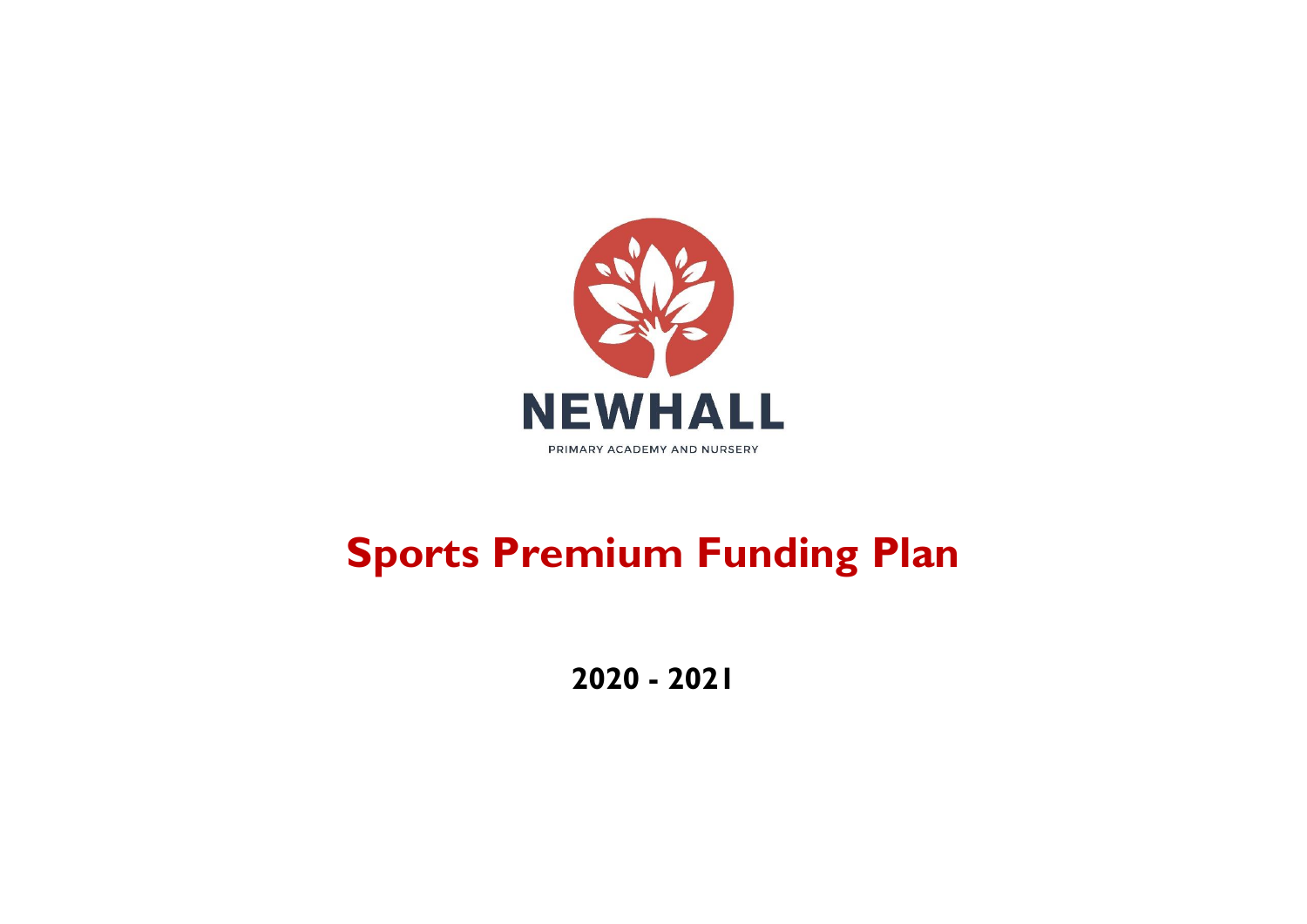#### **Newhall Primary Academy and Nursery Sports Premium Funding**

Schools receive PE and sport premium funding based on the number of pupils in years 1 to 6.

Schools must use the funding to make additional and sustainable improvements to the quality of physical education (PE), physical activity and sport offered.

This means that the premium should be used to:

- develop or add to the PE, physical activity and sport activities that the school already offers
- build capacity and capability within the school to ensure that improvements made now will benefit pupils joining the school in future years

### **Key Indicators for the use of Sports Premium**

- **Key indicator 1:** The engagement of all pupils in regular physical activity Chief Medical Officer guidelines recommend that primary school children undertake at least 30 minutes of physical activity a day in school.
- **Key indicator 2:** The profile of PESSPA (Physical Education, School Sport and Physical Activity) being raised across the school as a tool for whole school improvement.
- **Key indicator 3:** Increased confidence, knowledge and skills of all staff in teaching PE and sport.
- **Key indicator 4:** Broader experience of a range of sports and activities offered to all pupils.
- **Key indicator 5:** Increased participation in competitive sport.

#### **Accountability**

The Head Teacher and Senior Leadership Team will regularly monitor, evaluate and review the strategies and interventions put in place for Sports Premium and report to the Governing Body on its progress and impact.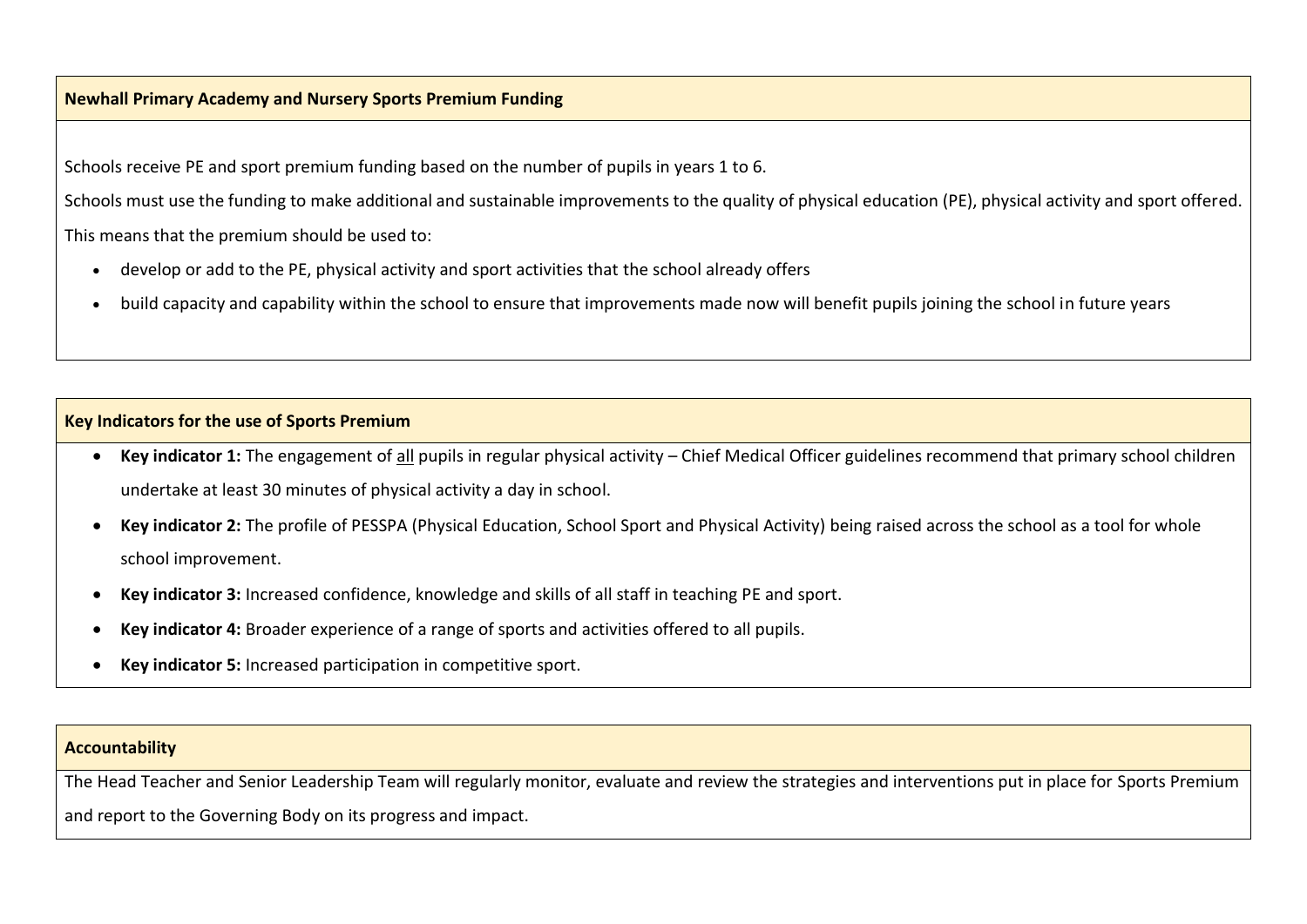| <b>Key achievements to date</b>                                                                                                                                | Areas for further development and baseline evidence of need:                                                                                                            |
|----------------------------------------------------------------------------------------------------------------------------------------------------------------|-------------------------------------------------------------------------------------------------------------------------------------------------------------------------|
| -our school opened in 2018 with a range of sport and PE equipment to meet<br>the demands of the curriculum and engage our pupils in healthy sport and<br>play. | -to support teachers in delivering the national curriculum KS2 PE expectations<br>including having a clear understanding of INTENT, IMPLEMENTATION and<br><b>IMPACT</b> |
| -increase offer for after school sports clubs                                                                                                                  | -improve provision for talented children (selection only activities)                                                                                                    |
| -recognising and celebrating children's sport achievements in and out of<br>school hours through certificates and medals                                       | -aim to ensure all disadvantaged children are encouraged to participate in all<br>sport, tournament and games offers                                                    |
| -providing at least 2 hours/week of engaging and physically demanding high<br>quality PE covering 10+ sport codes per academic year                            | -aim to have every child participate in sport and games at lunchtime or at<br>after school clubs                                                                        |
| -provision of equipment for play and lunchtime to develop and encourage<br>physical activity and sportsmanship in team games                                   | -to improve recording of involvement and progress within clubs                                                                                                          |
| the appointment of a PE/Sports coach                                                                                                                           | -continue to build on current playground equipment as the school roll and<br>need changes                                                                               |
|                                                                                                                                                                | -access inter-school tournaments for all our children (arrange through Reach2<br>Harlow schools and Harlow Sports)                                                      |
|                                                                                                                                                                | -increase parent awareness of the importance of regular physical activity,<br>sport clubs and the school's own after-school sport clubs                                 |
|                                                                                                                                                                | -to support and develop the role of the PE/Sports coach                                                                                                                 |
|                                                                                                                                                                | -to support NQTs and trainees in developing the skills and confidence to teach<br>PE                                                                                    |
|                                                                                                                                                                | -to support children with gaps in their health and physical development due<br>to COVID-19 lockdown period                                                              |
|                                                                                                                                                                | -meeting the national curriculum requirements for swimming and water<br>safety (currently we do not have any KS2 year groups)                                           |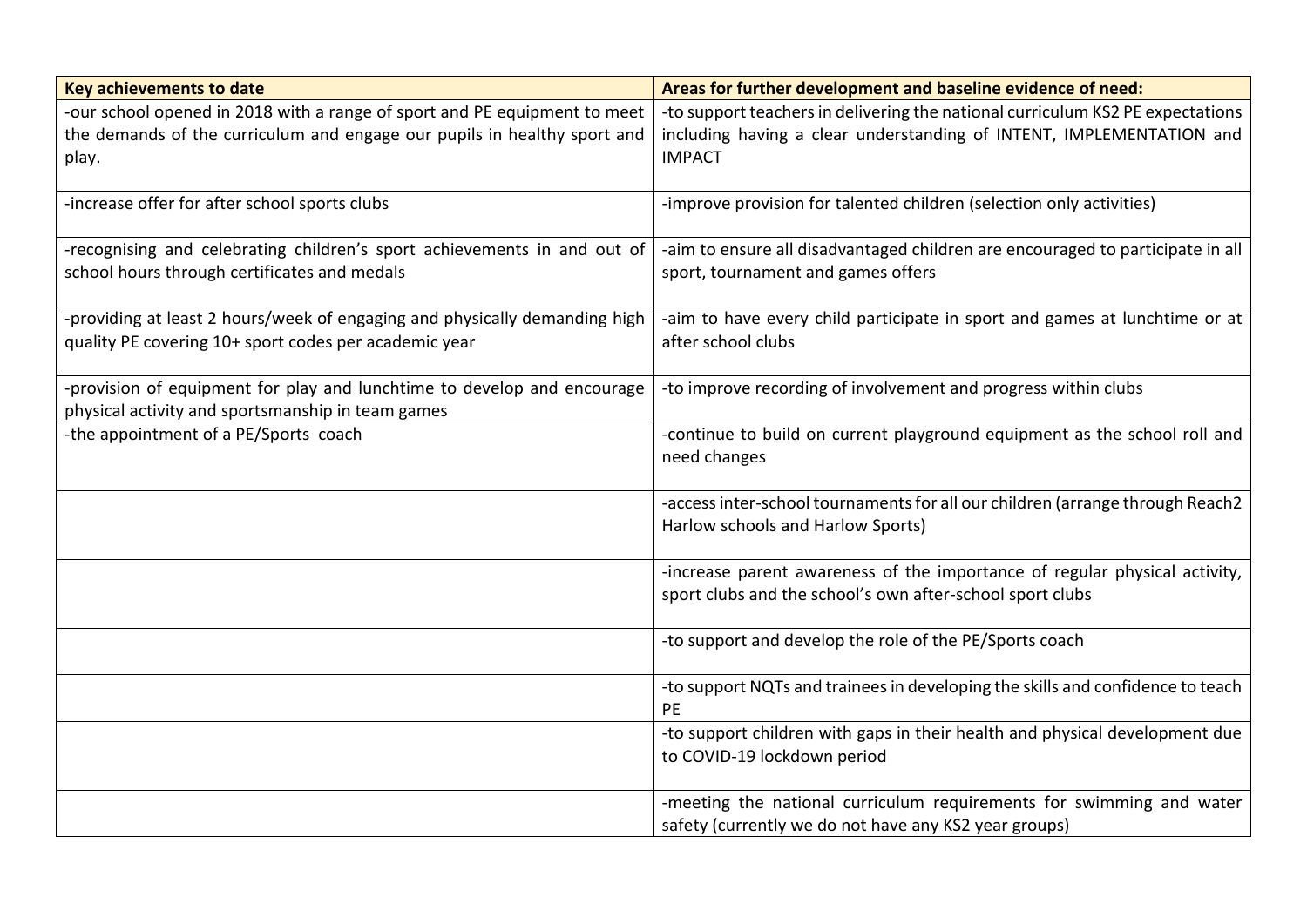| <b>Estimated Pupil Premium Funding 2020-21</b> |         |
|------------------------------------------------|---------|
| Total Sports Premium budget                    | £17,200 |

## **ACTION PLAN**

| <b>Objective</b>                                                                                                                                            | <b>Initiative/Activity</b>                                                                                                                                                         | <b>Cost</b>                                  | <b>Outcome</b>                                                                                                                                                                                                                                                           | <b>Evidence</b>                                                                     | <b>Impact Measure</b><br>(end Summer 2021)                                                                                                                                                                                         |
|-------------------------------------------------------------------------------------------------------------------------------------------------------------|------------------------------------------------------------------------------------------------------------------------------------------------------------------------------------|----------------------------------------------|--------------------------------------------------------------------------------------------------------------------------------------------------------------------------------------------------------------------------------------------------------------------------|-------------------------------------------------------------------------------------|------------------------------------------------------------------------------------------------------------------------------------------------------------------------------------------------------------------------------------|
| <b>Raise the profile</b><br>and quality of PE<br>and sport across the<br>school as a tool for<br>whole school<br>improvement.                               | Specialist sport and PE coach                                                                                                                                                      | £15000                                       | Good+ high quality lesson modelling/team<br>teaching and sport coaching.<br>Pupils indicate enjoyment of PE and sport.<br>Skill development leading to success at local<br>and regional sport events.                                                                    | Tournaments<br>Lesson observations<br>Pupil survey                                  | School (inter-class) tournaments.<br>Local cluster (Harlow) tournaments<br>Lesson Observations: Good                                                                                                                               |
|                                                                                                                                                             | Enhanced specialist knowledge of PE<br>pedagogy and management.<br>School Games Award - work toward<br><b>Bronze</b>                                                               | Included in above                            | Curriculum/Structured timetabled activities.<br>Implementing effective assessment procedures.<br>Driving excellent practice through monitoring<br>and evaluation.<br>Accessing relevant external<br>agencies/organisations (eg Sainsbury's School<br>Games, Change4Life) | PE Action Plan<br>Monitoring outcomes<br><b>Lesson Observations</b><br>Staff survey | Good subject leadership.<br>Wide range of sport and games opportunities in<br>place.<br>Pupils learn a wide variety of sport and games<br>skills.<br>High level of engagement/involvement in<br>tournaments and after school clubs |
| <b>Provide staff with</b><br>professional<br>development,<br>mentoring, training<br>and resources to<br>help them teach PE<br>and sport more<br>effectively | Specific specialist CPD delivery<br>-lesson planning and delivery (phase<br>specific)<br>-effective use of resources, including<br>additional adults<br>-Greater Depth / Challenge | Included in above<br>(CPD/Mentoring<br>time) | Increased confidence, knowledge and skills of<br>all staff in teaching PE and sport.<br>High quality PE/Sport/Games delivery to pupils                                                                                                                                   | Monitoring - Lesson pop-in<br>and observations                                      | Consistently, well structured, securely good<br>lessons.<br>High quality CPD delivery - middle leader<br>development (ongoing)                                                                                                     |
|                                                                                                                                                             | PE subject leader coaching/modelling<br>for less experienced staff (including<br>NQTs and RQTs)                                                                                    | Included in above                            | Non-specialist teachers have the opportunity to<br>develop subject knowledge through<br>observation or team teaching.                                                                                                                                                    | Monitoring.<br>Teacher views/appraisals.                                            | Confidence to teach eg gymnastics. Confident to<br>engage with sporting activities in after school<br>clubs (ongoing) and supporting at tournaments                                                                                |
|                                                                                                                                                             | Purchase of sport equipment.                                                                                                                                                       | £500                                         | Acquisition of the correct resources to ensure<br>that the pupils have the broadest sport and PE<br>experience possible.                                                                                                                                                 | <b>Stock Audit</b><br>(Autumn 2020)<br>Teacher feedback.<br>Lesson observations.    | <b>Pupil Perception</b><br>Lesson observation (Monitoring)                                                                                                                                                                         |